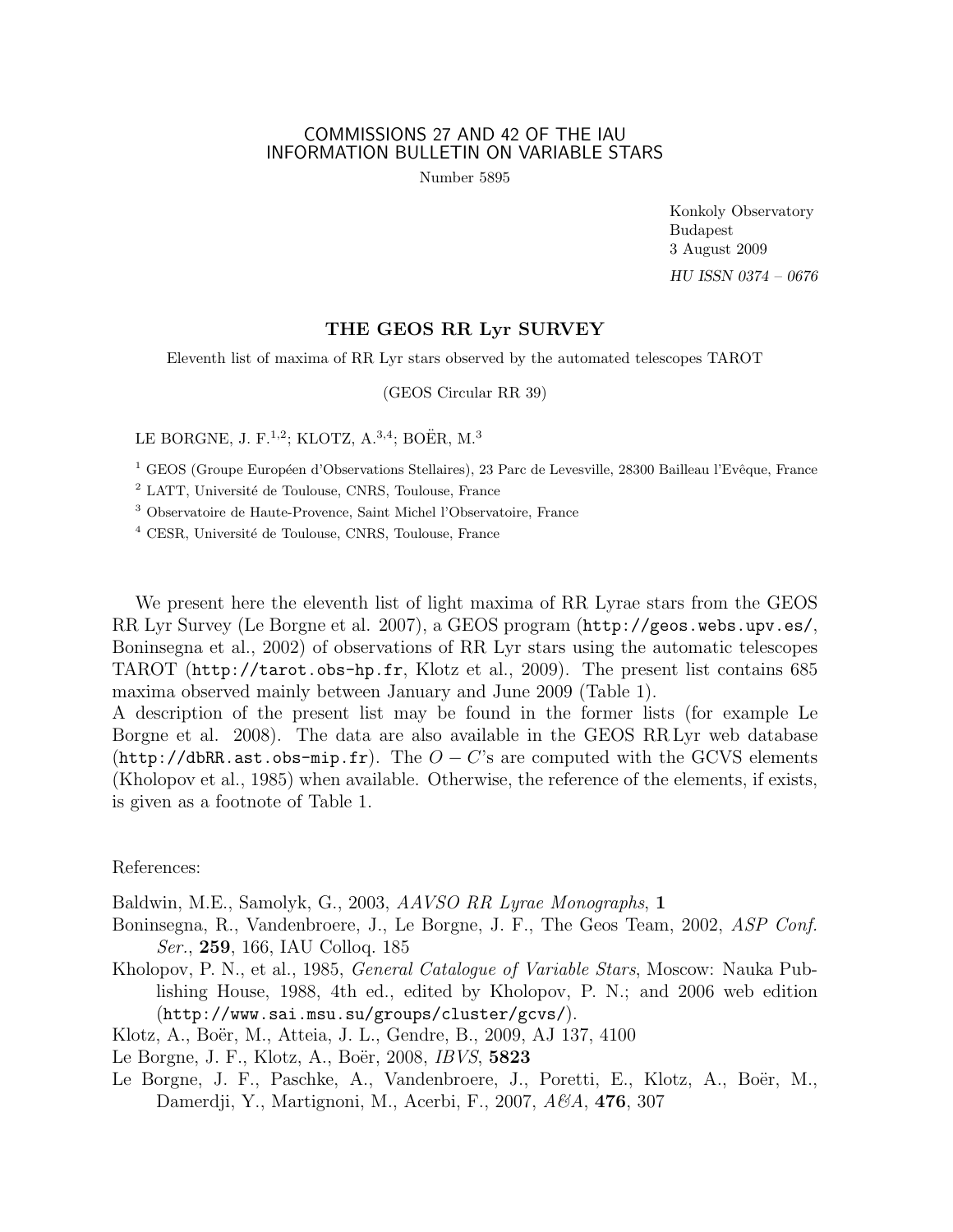Table 1: maxima of RR Lyrae stars

| Variable                     | Maximum               | $O-C$        | E      | Obs.           | Variable                | Maximum                            | $O-C$        | E                | Obs.           |
|------------------------------|-----------------------|--------------|--------|----------------|-------------------------|------------------------------------|--------------|------------------|----------------|
| star                         | ${\rm HJD}$ $24.$     | $\rm (days)$ |        |                | star                    | HJD 24                             | $\rm (days)$ |                  |                |
| XX And                       | 54833.443±0.003       | 0.237        | 21786. | $\overline{C}$ | RS Boo                  | 54975.461±0.003                    | $-0.006$     | 34995.           | $\overline{C}$ |
| CI And                       | 54834.402±0.002       | 0.111        | 39437. | $\mathbf C$    | $\mathop{\rm RS}$ Boo   | 54989.422±0.002                    | $-0.006$     | 35032.           | $\mathbf C$    |
| WY Ant                       | 54859.641±0.004       | 0.221        | 24749. | ${\rm LS}$     | RS Boo                  | 54992.442±0.002                    | $-0.005$     | 35040.           | $\mathbf C$    |
| WY Ant                       | 54879.745±0.005       | 0.224        | 24784. | ${\rm LS}$     | ${\rm ST}$ Boo          | 54939.633±0.002                    | 0.080        | 57462.           | $\mathcal{C}$  |
| WY Ant                       | 54913.627±0.003       | 0.220        | 24843. | ${\rm LS}$     | ST Boo                  | 54974.471±0.005                    | 0.069        | 57518.           | $\mathbf C$    |
| BK Ant                       | 54864.635±0.010       |              |        | LS             | ST Boo                  | 54979.452±0.004                    | 0.072        | 57526.           | $\mathbf C$    |
| BK Ant                       | 54896.661±0.004       |              |        | ${\rm LS}$     | ${\rm ST}$ Boo          | 54992.520±0.003                    | 0.072        | 57547.           | $\mathbf C$    |
| BK Ant                       | 54912.673±0.005       |              |        | ${\rm LS}$     | TW Boo                  | 54852.583±0.002                    | $-0.058$     | 52532.           | $\mathbf C$    |
| BN Ant                       | 54904.729±0.004       |              |        | LS             | $\operatorname{TW}$ Boo | 54861.633±0.002                    | $-0.057$     | 52549.           | $\mathbf C$    |
| BT Ant                       | 54853.780±0.010       |              |        | ${\rm LS}$     | $\operatorname{TW}$ Boo | 54900.494±0.004                    | $-0.052$     | 52622.           | $\mathbf C$    |
| BT Ant                       | 54861.716±0.010       |              |        | ${\rm LS}$     | TW Boo                  | 54901.554±0.002                    | $-0.056$     | 52624.           | $\mathbf C$    |
| TY Aps                       | 54914.586±0.003       | 0.042        | 30274. | ${\rm LS}$     | TW Boo                  | 54916.455±0.002                    | $-0.059$     | 52652.           | $\mathbf C$    |
| TY Aps                       | 54915.591±0.004       | 0.044        | 30276. | ${\rm LS}$     | $\operatorname{TW}$ Boo | 54956.376±0.001                    | $-0.059$     | 52727.           | $\mathcal{C}$  |
| TY Aps                       | 54919.603±0.004       | 0.042        | 30284. | ${\rm LS}$     | TW Boo                  | 54958.506±0.002                    | $-0.058$     | 52731.           | $\mathbf C$    |
| $\mathcal{T}\mathcal{Y}$ Aps | 54923.616±0.003       | 0.041        | 30292. | ${\rm LS}$     | TW Boo                  | 54965.426±0.004                    | $-0.057$     | 52744.           | $\mathbf C$    |
| TY Aps                       | 54929.633±0.004       | 0.038        | 30304. | ${\rm LS}$     | TW Boo                  | 54982.458±0.003                    | $-0.058$     | 52776.           | $\mathcal{C}$  |
| TY Aps                       | 54986.846±0.006       | 0.058        | 30418. | ${\rm LS}$     | CM Boo                  | 54853.568±0.002                    | $-0.105$     | 31116.           | $\mathbf C$    |
| VX Aps                       | 54904.793±0.004       | 0.119        | 42646. | ${\rm LS}$     | CM Boo                  | 54884.628±0.002                    | $-0.108$     | 31167.           | $\mathbf C$    |
| XZ Aps                       | $54885.719{\pm}0.005$ | 0.204        | 44550. | ${\rm LS}$     | $\rm CM$ Boo            | 54917.518±0.003                    | $-0.109$     | 31221.           | $\mathcal{C}$  |
| XZ Aps                       | 54902.748±0.002       | 0.198        | 44579. | ${\rm LS}$     | CM Boo                  | 54928.481±0.003                    | $-0.109$     | 31239.           | $\mathbf C$    |
| XZ Aps                       | 54995.535±0.005       | 0.170        | 44737. | ${\rm LS}$     | CM Boo                  | 54953.452±0.002                    | $-0.110$     | 31280.           | $\mathbf C$    |
| BS Aps                       | 54900.699±0.003       | 0.009        | 30007. | ${\rm LS}$     | CM Boo                  | 54978.425±0.002                    | $-0.110$     | 31321.           | $\mathcal{C}$  |
| BS Aps                       | 54904.775±0.005       | 0.007        | 30014. | LS             | U Cae                   | 54848.697±0.002                    | $-0.117$     | 48915.           | LS             |
| $BS$ $Aps$                   | 54921.698±0.006       | 0.036        | 30043. | ${\rm LS}$     | AH Cam                  | 54843.479±0.005                    | $-0.418$     | 43702.           | $\mathbf C$    |
| $BS$ $Aps$                   | 54992.743±0.002       | 0.009        | 30165. | ${\rm LS}$     | AH Cam                  | 54847.525±0.003                    | $-0.429$     | 43713.           | $\mathcal{C}$  |
| $EX$ Aps $\,$                | 54933.691±0.004       | 0.019        | 57228. | ${\rm LS}$     | AH Cam                  | 54852.300 $\pm$ 0.003              | $-0.447$     | 43726.           | $\mathbf C$    |
| EX Aps                       | 54938.877±0.002       | 0.015        | 57239. | ${\rm LS}$     | TT Cnc                  | 54836.423±0.002                    | 0.088        | 26430.           | $\mathbf C$    |
| EX Aps                       | 54972.848±0.002       | 0.016        | 57311. | LS             | TT Cnc                  | 54849.382±0.005                    | 0.088        | 26453.           | $\mathbf C$    |
| EX Aps                       | 55005.874±0.004       | 0.016        | 57381. | ${\rm LS}$     | $\operatorname{TT}$ Cnc | 54862.346±0.004                    | 0.093        | 26476.           | $\mathbf C$    |
| SX Aqr                       | $55000.851{\pm}0.004$ | $-0.115$     | 28382. | ${\rm LS}$     | $\operatorname{TT}$ Cnc | 54875.311±0.005                    | 0.098        | 26499.           | $\mathbf C$    |
| TZ Aqr                       | $55013.761{\pm}0.005$ | 0.024        | 30576. | ${\rm LS}$     | $\operatorname{TT}$ Cnc | 54907.434±0.002                    | 0.105        | 26556.           | $\mathbf C$    |
| BN Aqr                       | 55004.782±0.003       | 0.595        | 36478. | ${\rm LS}$     | TT Cnc                  | 54915.319±0.002                    | 0.101        | 26570.           | $\mathbf C$    |
| BO Aqr                       | 55011.803±0.004       | 0.156        | 19294. | ${\rm LS}$     | W CVn                   | 54841.664±0.004                    | $-0.134$     | 60605.           | $\mathbf C$    |
| $CP$ Aqr                     | 55005.812±0.004       | $-0.115$     | 36947. | ${\rm LS}$     | W CVn                   | 54861.528±0.002                    | $-0.134$     | 60641.           | $\mathcal{C}$  |
| $CP$ Aqr                     | $55006.737{\pm}0.003$ | $-0.117$     | 36949. | ${\rm LS}$     | W CVn                   | 54877.530±0.002                    | $-0.133$     | 60670.           | $\mathbf C$    |
| DN Aqr                       | 55006.853±0.005       | 0.029        | 41943. | ${\rm LS}$     | $\rm W$ CVn             | 54898.493±0.003                    | $-0.137$     | 60708.           | $\mathbf C$    |
| DN Aqr                       | 55013.829±0.005       | 0.034        | 41954. | ${\rm LS}$     | W CVn                   | 54915.596±0.002                    | $-0.138$     | 60739.           | $\mathbf C$    |
| AA Aql                       | 54990.782±0.002       | 0.037        | 84700. | ${\rm LS}$     | $\rm W$ CVn             | 54918.359±0.002                    | $-0.134$     | 60744.           | $\mathbf C$    |
| V341 Aql                     | 55013.868±0.002       | 0.036        | 23905. | LS             | $\rm W$ CVn             | $54925.531 \pm 0.003$              | $-0.135$     | 60757.           | C              |
| S Ara                        | 55006.799±0.003       | $-0.351$     | 30660. | LS             | W CVn                   | 54929.394±0.005                    | $-0.134$     | 60764.           | $\mathcal{C}$  |
| MS Ara                       | 54950.799±0.004       | 0.396        | 51362. | LS             | W CVn                   | 54956.426±0.003                    | $-0.138$     | 60813.           | $\mathcal{C}$  |
| MS Ara                       | $55008.545 \pm 0.004$ | 0.397        | 51472. | LS             | W CVn                   | 54973.529±0.003                    | $-0.140$     | 60844.           | $\mathcal{C}$  |
| MS Ara                       | 55013.792±0.005       | 0.394        | 51482. | LS             | Z CVn                   | 54836.571±0.003                    | 0.399        | 24326.           | $\mathcal{C}$  |
| X Ari                        | 54844.408±0.002       | 0.350        | 26508. | С              | Z CVn                   | 54893.456±0.004                    | 0.402        | 24413.           | $\mathcal{C}$  |
| X Ari                        | 54846.363±0.002       | $\,0.352\,$  | 26511. | $\mathcal{C}$  | Z CVn                   | 54910.464±0.005                    | 0.410        | 24439.           | $\mathcal{C}$  |
| X Ari                        | 54848.316±0.003       | 0.351        | 26514. | $\mathbf C$    | RU CVn                  | 54909.547±0.002                    | 0.218        | 35632.           | $\mathcal{C}$  |
| TZ Aur                       | 54850.395±0.004       | 0.012        | 89227. | $\mathcal{C}$  | RU CVn                  | 54912.414±0.002                    | 0.218        | 35637.           | $\mathcal{C}$  |
| TZ Aur                       | 54875.462±0.002       | 0.012        | 89291. | $\mathbf C$    | RU CVn                  | 54951.393±0.003                    | 0.217        | 35705.           | $\mathcal{C}$  |
| TZ Aur                       |                       | 0.014        | 89301. | $\mathcal{C}$  | RU CVn                  |                                    |              |                  | $\mathcal{C}$  |
|                              | 54879.381±0.001       |              |        |                | ${\rm RU}$ CVn          | $54963.431 \pm 0.003$              | 0.217        | 35726.<br>35740. | $\mathcal{C}$  |
| TZ Aur                       | 54908.365±0.002       | 0.014        | 89375. | $\mathcal{C}$  |                         | 54971.456±0.002<br>54975.468±0.002 | 0.216        |                  |                |
| RS Boo                       | 54845.658±0.003       | $-0.004$     | 34651. | $\mathcal{C}$  | RU CVn                  |                                    | 0.216        | 35747.           | $\mathcal{C}$  |
| RS Boo                       | 54859.619±0.002       | $-0.005$     | 34688. | $\mathbf C$    | RZ CVn                  | 54870.547±0.003                    | $-0.160$     | 25602.           | $\mathcal{C}$  |
| RS Boo                       | 54884.523±0.002       | $-0.005$     | 34754. | C              | RZ CVn                  | 54907.427±0.002                    | $-0.162$     | 25667.           | $\mathcal{C}$  |
| RS Boo                       | $54898.483 \pm 0.002$ | $-0.007$     | 34791. | $\mathcal{C}$  | RZ CVn                  | 54962.463±0.002                    | $-0.165$     | 25764.           | $\mathcal{C}$  |
| RS Boo                       | 54926.408±0.003       | $-0.005$     | 34865. | $\mathbf C$    | RZ CVn                  | 54970.413±0.002                    | $-0.159$     | 25778.           | $\mathcal{C}$  |
| RS Boo                       | 54929.427±0.002       | $-0.005$     | 34873. | C              | RZ CVn                  | 54979.496±0.003                    | $-0.154$     | 25794.           | $\mathcal{C}$  |
|                              |                       |              |        |                |                         |                                    |              |                  |                |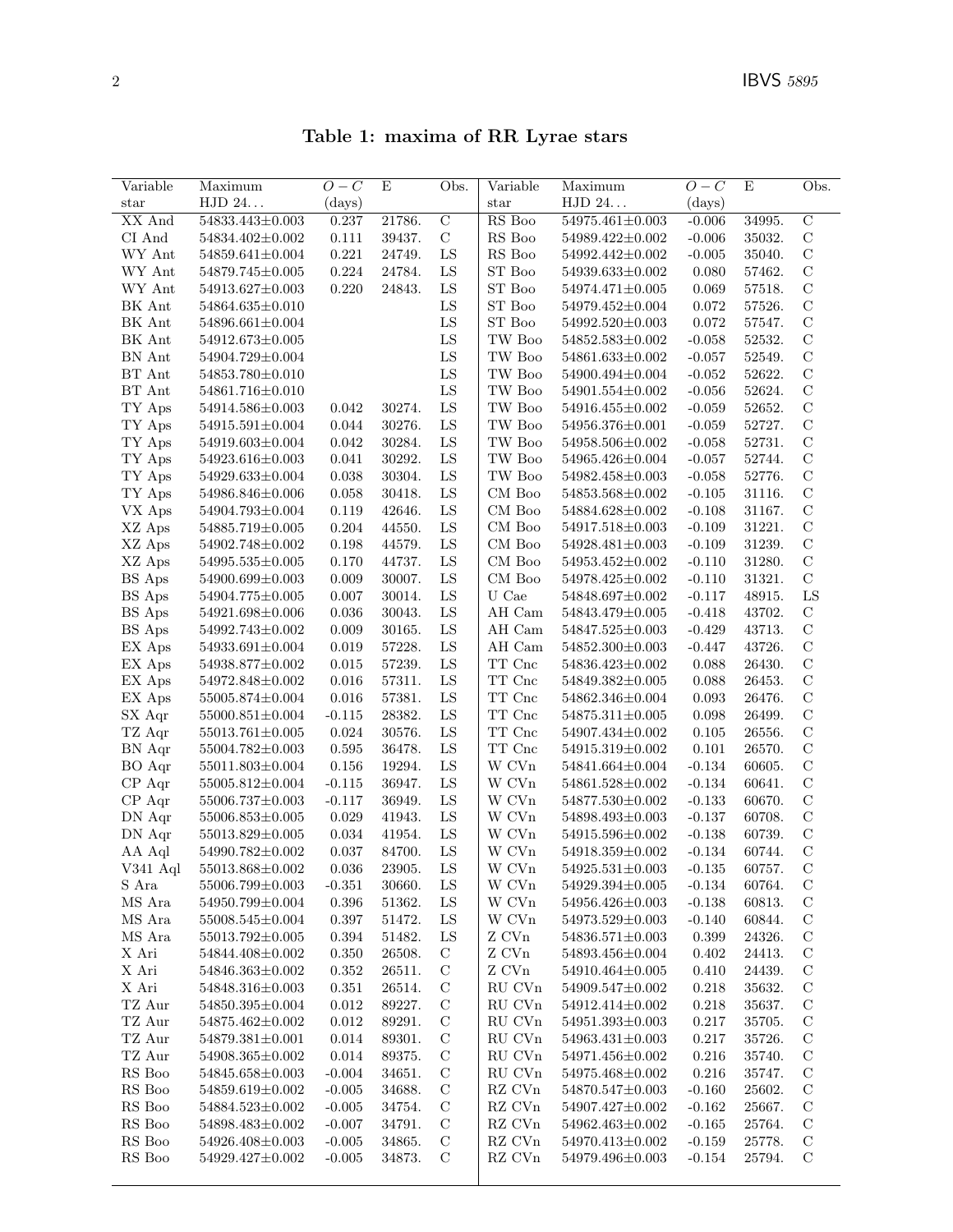| Variable                 | Maximum               | $O-C$    | E      | Obs.           | Variable                              | Maximum               | $O-C$        | E      | Obs.           |
|--------------------------|-----------------------|----------|--------|----------------|---------------------------------------|-----------------------|--------------|--------|----------------|
| $_{\rm star}$            | HJD 24                | (days)   |        |                | star                                  | HJD 24                | $\rm (days)$ |        |                |
| SS CVn                   | 54844.615±0.002       | 0.157    | 31810. | $\overline{C}$ | ST Com                                | 54885.618±0.002       | $-0.029$     | 19470. | $\overline{C}$ |
| SS CVn                   | 54845.575±0.004       | 0.160    | 31812. | $\mathcal{C}$  | ST Com                                | 54917.359±0.003       | $-0.031$     | 19523. | $\mathbf C$    |
| SS CVn                   | 54889.577±0.010       | 0.138    | 31904. | $\mathcal{C}$  | ST Com                                | $54939.521 \pm 0.005$ | $-0.029$     | 19560. | $\mathbf C$    |
| SS CVn                   | $54890.534 \pm 0.004$ | 0.138    | 31906. | $\mathcal{C}$  | WW CrA                                | 54941.804±0.003       | $-0.023$     | 42280. | LS             |
| SS CVn                   | 54902.519±0.002       | 0.160    | 31931. | $\mathcal{C}$  | TV CrB                                | $54902.591 \pm 0.002$ | 0.028        | 39828. | $\mathbf C$    |
| SS CVn                   | 54928.362±0.002       | 0.163    | 31985. | $\mathcal{C}$  | TV CrB                                | 54963.394±0.002       | 0.031        | 39932. | $\mathbf C$    |
| SS CVn                   | 54959.445±0.006       | 0.142    | 32050. | $\mathcal{C}$  | TV CrB                                | 54998.474±0.005       | 0.034        | 39992. | $\mathbf C$    |
| SS CVn                   | 54961.358±0.005       | 0.141    | 32054. | $\mathcal{C}$  | W Crt                                 | 54853.787±0.003       | $-0.021$     | 36915. | ${\rm LS}$     |
| SS CVn                   | 54970.427±0.003       | 0.118    | 32073. | $\mathcal{C}$  | W Crt                                 | 54860.788±0.002       | $-0.024$     | 36932. | $_{\rm LS}$    |
| UZ CVn                   | 54859.496±0.004       | 0.253    | 40746. | $\mathbf C$    | W Crt                                 | 54867.794±0.002       | $-0.022$     | 36949. | ${\rm LS}$     |
| UZ CVn                   | 54887.398±0.002       | 0.244    | 40786. | $\mathcal{C}$  | W Crt                                 | 54917.648±0.002       | $-0.022$     | 37070. | ${\rm LS}$     |
| $UZ$ $\hbox{C} {\rm Vn}$ | 54970.437±0.002       | 0.247    | 40905. | $\mathcal{C}$  | $\ensuremath{\text{W}}$ Crt           | 54933.714±0.002       | $-0.024$     | 37109. | ${\rm LS}$     |
| AA CMi                   | 54834.438±0.002       | 0.062    | 38331. | $\mathbf C$    | $\mathbf X$ Crt                       | 54908.794±0.007       | 0.068        | 17890. | ${\rm LS}$     |
| AA CMi                   | 54874.450±0.002       | 0.063    | 38415. | $\mathbf C$    | X Crt                                 | 54917.587±0.006       | 0.067        | 17902. | LS             |
| AA CMi                   | 54875.403±0.002       | 0.063    | 38417. | $\mathbf C$    | X Crt                                 | 54950.584±0.007       | 0.087        | 17947. | LS             |
| AA CMi                   | 54880.645±0.003       | 0.066    | 38428. | ${\rm LS}$     | SW Cru                                | 54855.819±0.004       | 0.074        | 87941. | ${\rm LS}$     |
| AA CMi                   | 54887.312±0.002       | 0.064    | 38442. | $\mathbf C$    | $\ensuremath{\mathsf{SW}}\xspace$ Cru | 54864.666±0.005       | 0.071        | 87968. | ${\rm LS}$     |
| AL CMi                   | 54855.699±0.003       | 0.460    | 33166. | LS             | SW Cru                                | 54886.631±0.006       | 0.075        | 88035. | ${\rm LS}$     |
| AL CMi                   | 54865.610±0.004       | 0.462    | 33184. | ${\rm LS}$     | SW Cru                                | 54901.702±0.005       | 0.068        | 88081. | ${\rm LS}$     |
| RV Cap                   | $55011.831 \pm 0.003$ | $-0.023$ | 47189. | LS             | SW Cru                                | 54906.614±0.003       | 0.063        | 88096. | ${\rm LS}$     |
| TX Car                   | 54848.793±0.004       | 0.125    | 50375. | LS             | SW Cru                                | 54910.555±0.003       | 0.071        | 88108. | ${\rm LS}$     |
| EE Car                   | 54855.716±0.004       | 0.016    | 44647. | LS             | SW Cru                                | 54929.562±0.006       | 0.066        | 88166. | ${\rm LS}$     |
| EE Car                   | 54885.574±0.004       | 0.011    | 44691. | LS             | SW Cru                                | 54935.796±0.005       | 0.073        | 88185. | ${\rm LS}$     |
| IU Car                   | 54842.702±0.004       | 0.308    | 17835. | LS             | UY Cyg                                | 54999.516±0.002       | 0.055        | 58080. | $\mathbf C$    |
| IU Car                   | 54848.596±0.005       | 0.305    | 17843. | LS             | UY Cyg                                | 55008.489±0.003       | 0.057        | 58096. | $\mathbf C$    |
| IU Car                   | 54862.604±0.003       | 0.307    | 17862. | ${\rm LS}$     | $\rm XZ$ Cyg $^1$                     | 54942.464±0.004       | 0.003        | 13656. | $\mathcal{C}$  |
|                          | 54901.671±0.005       | 0.306    | 17915. | LS             | $XZ$ Cyg <sup>1</sup>                 | 54956.464±0.003       | 0.005        | 13686. | $\mathbf C$    |
| IU Car                   |                       |          |        | LS             |                                       |                       |              |        | $\mathbf C$    |
| IU Car                   | 54904.612±0.005       | 0.298    | 17919. |                | $XZ$ Cyg <sup>1</sup>                 | 54976.522±0.002       | $-0.000$     | 13729. |                |
| IU Car                   | 54907.565±0.002       | 0.302    | 17923. | ${\rm LS}$     | $\rm XZ$ Cy<br>g $^1$                 | 54977.455±0.005       | $-0.001$     | 13731. | $\mathbf C$    |
| BI Cen                   | 54858.823±0.003       | 0.039    | 40091. | LS             | $\rm XZ$ Cyg $^1$                     | 54990.512±0.002       | $-0.008$     | 13759. | $\mathbf C$    |
| BI Cen                   | $54906.881 \pm 0.004$ | 0.060    | 40197. | LS             | $XZ$ Cyg <sup>1</sup>                 | 55012.454±0.003       | 0.004        | 13806. | $\mathbf C$    |
| BI Cen                   | 54911.861±0.005       | 0.055    | 40208. | ${\rm LS}$     | DX Del                                | 55012.435±0.005       | 0.063        | 33103. | $\mathbf C$    |
| BI Cen                   | 54992.534±0.005       | 0.061    | 40386. | ${\rm LS}$     | RT Dor                                | 54843.845±0.003       | $-0.094$     | 49865. | LS             |
| V499 Cen                 | 54886.744±0.002       | 0.031    | 26401. | LS             | VW Dor                                | 54859.698±0.004       | $-0.113$     | 28882. | LS             |
| V499 Cen                 | 54937.824±0.002       | 0.032    | 26499. | LS             | VW Dor                                | 54879.670±0.005       | $-0.112$     | 28917. | ${\rm LS}$     |
| V499 Cen                 | 54945.644±0.002       | 0.034    | 26514. | LS             | RW Dra                                | 54916.413±0.003       | 0.165        | 35083. | $\mathbf C$    |
| $\rm V499$ Cen           | $55004.539{\pm}0.005$ | 0.032    | 26627. | LS             | RW Dra                                | 54958.495±0.003       | 0.170        | 35178. | $\mathbf C$    |
| $V671$ Cen               | 54915.732±0.010       | $-0.107$ | 46876. | ${\rm LS}$     | ${\rm RW}$ Dra                        | $54959.381 \pm 0.003$ | 0.170        | 35180. | $\mathcal{C}$  |
| $V671$ Cen               | $54919.645 \pm 0.005$ | $-0.133$ | 46885. | ${\rm LS}$     | ${\rm RW}$ Dra                        | $54982.456 \pm 0.003$ | 0.213        | 35232. | $\mathbf C$    |
| $V671$ Cen               | 54940.674±0.010       | $-0.112$ | 46933. | LS             | RW Dra                                | 54997.471±0.002       | 0.169        | 35266. | $\mathcal{C}$  |
| RT Col                   | 54853.651±0.002       | $-0.266$ | 50456. | LS             | RW Dra                                | 55013.442±0.002       | 0.195        | 35302. | $\mathbf C$    |
| RW Col                   | 54855.647±0.002       | 0.099    | 51106. | LS             | SU Dra                                | 54842.616±0.003       | 0.051        | 16566. | $\mathbf C$    |
| RW Col                   | 54861.652±0.003       | $-0.247$ | 51118. | LS             | SU Dra                                | 54844.597±0.002       | 0.051        | 16569. | $\mathcal{C}$  |
| ${\rm RX}$ Col $\,$      | 54842.680±0.008       | $-0.257$ | 43819. | LS             | SU Dra                                | 54854.504±0.004       | 0.052        | 16584. | $\mathcal{C}$  |
| RX Col                   | 54848.615±0.005       | $-0.263$ | 43829. | LS             | SU Dra                                | 54858.469±0.005       | 0.054        | 16590. | $\mathcal{C}$  |
| ${\rm RX}$ Col $\,$      | 54880.680±0.004       | $-0.276$ | 43883. | LS             | $\rm SU~Dra$                          | 54872.336±0.004       | 0.053        | 16611. | $\mathcal{C}$  |
| AV Col                   | $54847.661 \pm 0.004$ |          |        | ${\rm LS}$     | SU Dra                                | 54874.314±0.003       | 0.049        | 16614. | $\mathbf C$    |
|                          |                       |          |        |                |                                       |                       |              |        |                |

AV Col 54855.629±0.005 LS SU Dra 54897.435±0.004 0.056 16649. C AV Col  $54862.659 \pm 0.001$  LS SU Dra  $54899.416 \pm 0.002$   $0.055$   $16652$ . C  $\begin{array}{cccccccccc} \text{S Com} & & 54843.586\pm0.005 & -0.097 & 24189. & \text{C} & & \text{SU Dra} & & 54901.392\pm0.002 & 0.050 & 16655. & \text{C} \\ \text{S Com} & & 54856.486\pm0.004 & -0.102 & 24211. & \text{C} & & \text{SU Dra} & & 54928.473\pm0.003 & 0.054 & 16696. & \text{C} \end{array}$  $\begin{array}{cccccccccc} \text{S Com} & & 54856.486\pm0.004 & -0.102 & 24211. & \text{C} & & \text{SU Dra} & & 54928.473\pm0.003 & 0.054 & 16696. & \text{C} \\ \text{S Com} & & 54893.446\pm0.004 & -0.098 & 24274. & \text{C} & & \text{SW Dra} & & 54861.381\pm0.002 & 0.056 & 50269. & \text{C} \end{array}$  $\begin{array}{cccccccccc} \text{S Com} & & 54893.446 \pm 0.004 & -0.098 & 24274. & \text{C} & & \text{SW Dra} & & 54861.381 \pm 0.002 & 0.056 & 50269. & \text{C} \\ \text{S Com} & & 54897.549 \pm 0.003 & -0.101 & 24281. & \text{C} & & \text{SW Dra} & & 54871.638 \pm 0.002 & 0.059 & 50287. & \text{C} \end{array}$  $S \text{ Com}$   $54897.549 \pm 0.003$   $-0.101$   $24281$ . C  $\text{SW Dra}$   $54871.638 \pm 0.002$   $0.059$   $50287$ .  $S \text{ Com}$   $54934.505 \pm 0.003$   $-0.100$   $24344$ . C  $\text{SW Dra}$   $54874.000 \pm 0.004$   $0.142$   $50291$ . C  $S \text{ Com}$   $54961.497 \pm 0.004$   $-0.091$   $24390$ . C  $\text{SW Dra}$   $54886.452 \pm 0.004$  0.061 50313. C  $ST Com$   $54879.629 \pm 0.004$   $-0.028$   $19460$ . C  $\vert$  SW Dra  $54890.437 \pm 0.003$   $0.059$   $50320$ . C

Table 1 (cont.): maxima of RR Lyrae stars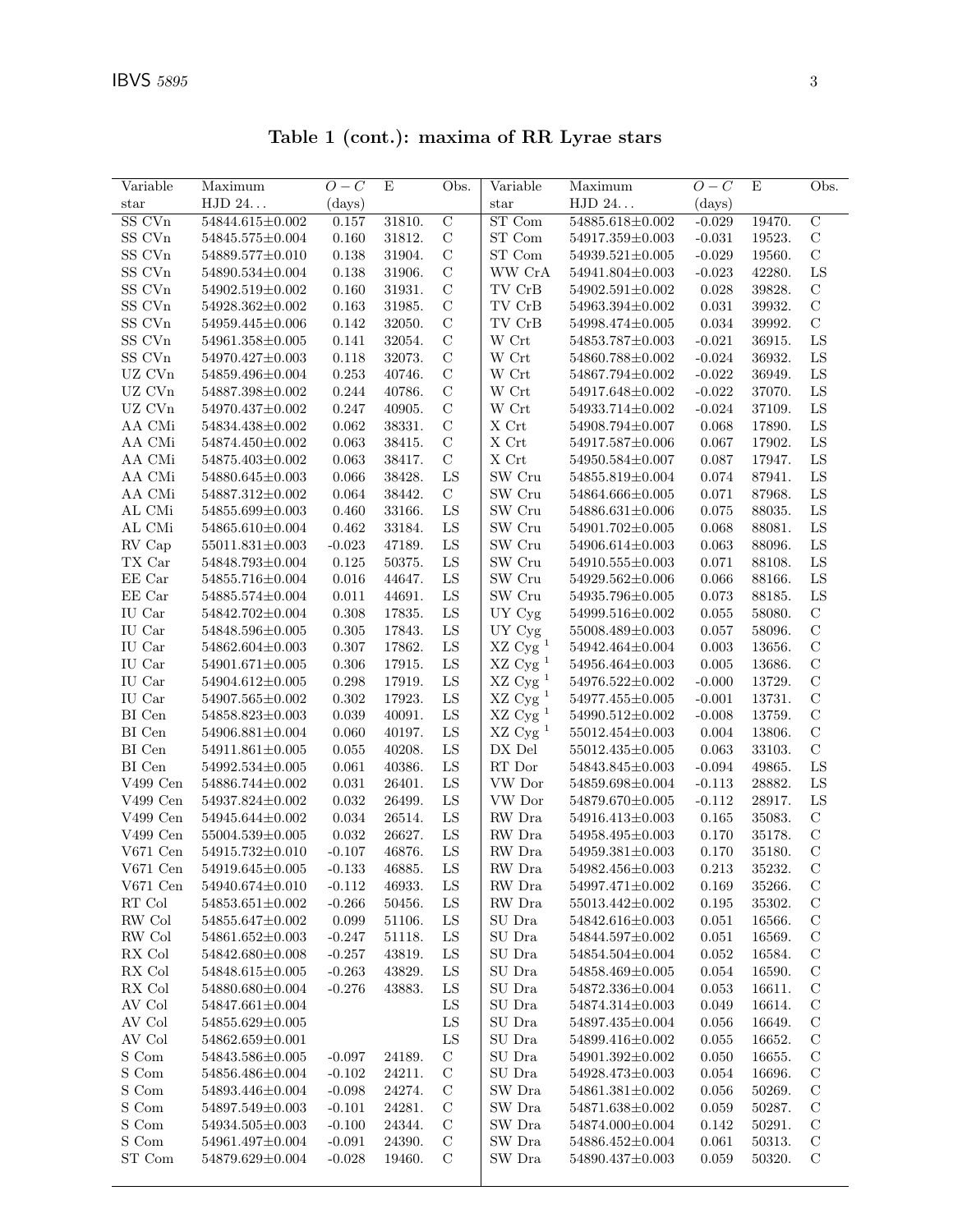Table 1 (cont.): maxima of RR Lyrae stars

| Variable                | Maximum               | $O-C$        | E      | Obs.           | Variable                | Maximum               | $O-C$        | E      | Obs.           |
|-------------------------|-----------------------|--------------|--------|----------------|-------------------------|-----------------------|--------------|--------|----------------|
| $_{\rm star}$           | HJD 24                | $\rm (days)$ |        |                | star                    | HJD 24                | $\rm (days)$ |        |                |
| SW Dra                  | 54898.422±0.005       | 0.068        | 50334. | $\overline{C}$ | TW Her                  | $55008.535 \pm 0.002$ | $-0.010$     | 83742. | $\overline{C}$ |
| SW Dra                  | 54907.527±0.002       | 0.058        | 50350. | $\mathbf C$    | $\operatorname{TW}$ Her | $55010.532{\pm}0.002$ | $-0.012$     | 83747. | $\mathbf C$    |
| XZ Dra                  | 54950.434±0.002       | $-0.127$     | 27329. | $\mathbf C$    | ${\rm VX}$ Her          | 54928.518±0.002       | $-0.428$     | 72860. | $\mathbf C$    |
| XZ Dra                  | 54960.445±0.005       | $-0.122$     | 27350. | $\mathbf C$    | VX Her                  | 54954.473±0.001       | $-0.430$     | 72917. | $\mathcal{C}$  |
| XZ Dra                  | 54971.392±0.001       | $-0.134$     | 27373. | $\mathcal{C}$  | VX Her                  | 54965.402±0.003       | $-0.430$     | 72941. | $\mathbf C$    |
| $\rm XZ$ Dra            | 54990.470±0.002       | $-0.116$     | 27413. | $\mathbf C$    | VX Her                  | 54985.438±0.002       | $-0.430$     | 72985. | $\mathbf C$    |
| XZ Dra                  | 55001.429±0.003       | $-0.117$     | 27436. | $\mathcal{C}$  | VX Her                  | 54995.455±0.002       | $-0.431$     | 73007. | $\mathcal{C}$  |
| XZ Dra                  | 55010.474±0.003       | $-0.125$     | 27455. | $\mathbf C$    | VZ Her                  | 54952.492±0.002       | 0.068        | 41250. | $\mathcal{C}$  |
| BC Dra                  | 54849.526±0.005       | 0.090        | 17470. | $\mathbf C$    | VZ Her                  | 54960.418±0.002       | 0.069        | 41268. | $\mathbf C$    |
| BC Dra                  | 54880.472±0.006       | 0.095        | 17513. | $\mathcal{C}$  | VZ Her                  | 54971.426±0.001       | 0.068        | 41293. | $\mathbf C$    |
| BC Dra                  | 54898.456±0.007       | 0.089        | 17538. | $\mathcal{C}$  | VZ Her                  | 54974.510±0.002       | 0.070        | 41300. | $\mathbf C$    |
| BC Dra                  | 54929.387±0.005       | 0.078        | 17581. | $\mathbf C$    | VZ Her                  | 54982.434±0.002       | 0.068        | 41318. | $\mathcal{C}$  |
| $BC$ Dra                | 54934.440±0.005       | 0.094        | 17588. | $\mathbf C$    | VZ Her                  | 54985.515±0.002       | 0.067        | 41325. | $\mathcal{C}$  |
| BC Dra                  | 54952.434±0.005       | 0.099        | 17613. | $\mathbf C$    | VZ Her                  | 54989.479±0.002       | 0.068        | 41334. | $\mathbf C$    |
| $BC$ Dra                | 54980.482±0.003       | 0.083        | 17652. | $\mathcal{C}$  | VZ Her                  | 54993.442±0.001       | 0.068        | 41343. | $\mathbf C$    |
| $BC$ Dra                | 54990.558±0.005       | 0.085        | 17666. | $\mathcal{C}$  | VZ Her                  | 54996.526±0.002       | 0.070        | 41350. | $\mathcal{C}$  |
| BC Dra                  | 54993.438±0.005       | 0.087        | 17670. | $\mathcal{C}$  | AR Her                  | 54876.604±0.004       | $-1.273$     | 28559. | $\mathbf C$    |
| <b>BD</b> Dra           | 54842.679±0.005       | 0.708        | 22184. | $\mathbf C$    | AR Her                  | 54885.499±0.002       | $-1.308$     | 28578. | $\mathbf C$    |
| BD Dra                  | 54845.598±0.005       | 0.682        | 22189. | $\mathbf C$    | AR Her                  | 54942.403±0.005       | $-1.278$     | 28699. | $\mathcal{C}$  |
| BD Dra                  | 54871.502±0.005       | 0.668        | 22233. | $\mathbf C$    | AR Her                  | $54958.395 \pm 0.002$ | $-1.267$     | 28733. | $\mathbf C$    |
| BD Dra                  | 54898.594±0.003       | 0.663        | 22279. | $\mathbf C$    | AR Her                  | $54995.521 \pm 0.002$ | $-1.273$     | 28812. | $\mathbf C$    |
| BD Dra                  | 54927.487±0.005       | 0.693        | 22328. | $\mathcal{C}$  | AR Her                  | 54996.461±0.002       | $-1.273$     | 28814. | $\mathbf C$    |
| BD Dra                  | 54950.448±0.002       | 0.681        | 22367. | $\mathcal{C}$  | DL Her                  | 54954.488±0.003       | 0.033        | 28305. | $\mathbf C$    |
| BD Dra                  | 54953.409±0.002       | 0.697        | 22372. | $\mathbf C$    | DL Her                  | 54993.544±0.005       | 0.042        | 28371. | $\mathcal{C}$  |
|                         |                       |              |        | $\mathbf C$    |                         |                       |              |        | $\mathcal{C}$  |
| BD Dra                  | 54960.474±0.002       | 0.693        | 22384. |                | DL Her                  | 54996.503±0.002       | 0.043        | 28376. |                |
| BD Dra                  | 54980.495±0.003       | 0.686        | 22418. | $\mathbf C$    | $V542$ Her              | 54918.516±0.005       | 0.127        | 25301. | $\mathbf C$    |
| BD Dra                  | 54990.485±0.002       | 0.662        | 22435. | $\mathbf C$    | $V542$ Her              | 54954.444±0.005       | 0.130        | 25359. | $\mathbf C$    |
| BD Dra                  | 54993.422±0.005       | 0.654        | 22440. | $\mathcal{C}$  | $V542$ Her              | 54985.403±0.005       | 0.118        | 25409. | $\mathbf C$    |
| BD Dra                  | $55010.533\pm0.002$   | 0.683        | 22469. | $\mathbf C$    | $V591$ Her              | 54939.507±0.006       | 0.295        | 22901. | $\mathbf C$    |
| BD Dra                  | 55013.469±0.004       | 0.673        | 22474. | $\mathcal{C}$  | $V650$ Her              | 54928.519±0.003       | 0.028        | 29842. | $\mathcal{C}$  |
| BK Dra                  | 54958.480±0.002       | $-0.157$     | 49715. | $\mathbf C$    | $V650$ Her              | 54954.464±0.002       | 0.030        | 29892. | $\mathbf C$    |
| BK Dra                  | 55006.436±0.002       | $-0.159$     | 49796. | $\mathbf C$    | $V650$ Her              | 54995.453±0.002       | 0.028        | 29971. | $\mathbf C$    |
| BT Dra                  | 54878.501±0.004       | $-0.009$     | 41014. | $\mathbf C$    | SV Hya                  | 54866.801±0.002       | 0.111        | 32491. | LS             |
| BT Dra                  | 54901.455±0.003       | $-0.014$     | 41053. | $\mathbf C$    | SV Hya                  | 54912.748±0.004       | 0.117        | 32587. | LS             |
| BT Dra                  | 54994.470±0.002       | $-0.009$     | 41211. | $\mathbf C$    | SV Hya                  | 54913.712±0.003       | 0.124        | 32589. | LS             |
| $\operatorname{BT}$ Dra | 54997.407±0.002       | $-0.016$     | 41216. | $\mathbf C$    | SV Hya                  | 54935.711±0.004       | 0.110        | 32635. | LS             |
| BB Eri                  | $54847.609{\pm}0.003$ | $0.234\,$    | 26826. | LS             | SV Hya                  | $54993.616 \pm 0.003$ | 0.111        | 32756. | LS             |
| RR Gem                  | 54846.292±0.002       | $-0.402$     | 33952. | $\mathbf C$    | SZ Hya                  | 54836.575±0.001       | $-0.192$     | 26352. | $\mathbf C$    |
| RR Gem                  | 54847.488±0.001       | $-0.399$     | 33955. | $\rm C$        | SZ Hya                  | $54852.688\pm0.010$   | $-0.195$     | 26382. | LS             |
| RR Gem                  | 54849.472±0.001       | $-0.401$     | 33960. | $\mathcal C$   | SZ Hya                  | 54853.764±0.005       | $-0.194$     | 26384. | LS             |
| RR Gem                  | 54873.306±0.002       | $-0.406$     | 34020. | $\mathcal{C}$  | SZ Hya                  | 54878.455±0.005       | $-0.216$     | 26430. | $\mathcal{C}$  |
| RR Gem                  | 54874.500 $\pm$ 0.002 | $-0.404$     | 34023. | $\mathbf C$    | SZ Hya                  | 54880.625±0.004       | $-0.195$     | 26434. | LS             |
| SZ Gem                  | 54907.318±0.001       | $-0.059$     | 55301. | $\mathbf C$    | SZ Hya                  | 54885.461±0.002       | $-0.194$     | 26443. | $\mathcal{C}$  |
| SZ Gem                  | 54909.322±0.001       | $-0.059$     | 55305. | $\mathcal{C}$  | UU Hya                  | 54848.745±0.005       | 0.036        | 29339. | LS             |
| SZ Gem                  | 54910.324±0.002       | $-0.059$     | 55307. | $\mathcal{C}$  | UU Hya                  | 54859.720±0.005       | 0.010        | 29360. | LS             |
| SZ Gem                  | 54911.328±0.002       | $-0.058$     | 55309. | $\mathcal{C}$  | UU Hya                  | $54868.629 \pm 0.003$ | 0.013        | 29377. | LS             |
| $\rm SZ$ $\rm Gem$      | 54913.331±0.001       | $-0.059$     | 55313. | $\mathcal{C}$  | UU Hya                  | 54911.590 $\pm$ 0.002 | 0.017        | 29459. | LS             |
| SZ Gem                  | $54916.339{\pm}0.002$ | $-0.058$     | 55319. | $\mathbf C$    | UU Hya                  | 54912.636±0.002       | 0.015        | 29461. | LS             |
| GI Gem                  | 54833.563±0.002       | 0.070        | 56517. | $\mathcal{C}$  | UU Hya                  | 54922.610±0.005       | 0.036        | 29480. | LS             |
| GI Gem                  | 54836.595±0.001       | 0.070        | 56524. | $\mathcal{C}$  | WZ Hya                  | 54859.753±0.004       | $-0.001$     | 28328. | LS             |
| GI Gem                  | 54846.560±0.002       | 0.069        | 56547. | C              | WZ Hya                  | 54907.610±0.002       | $-0.000$     | 28417. | LS             |
| $\rm GI$ $\rm Gen$      | 54860.424±0.002       | 0.069        | 56579. | $\mathcal{C}$  | WZ Hya                  | 54908.685±0.005       | $-0.001$     | 28419. | LS             |
| $\rm GI$ $\rm Gen$      | 54861.291±0.002       | 0.069        | 56581. | $\mathbf C$    | WZ Hya                  | 54914.595±0.002       | $-0.005$     | 28430. | $_{\rm LS}$    |
| GI Gem                  | 54876.456±0.002       | 0.070        | 56616. | $\mathcal{C}$  | WZ Hya                  | 54921.583±0.003       | $-0.008$     | 28443. | LS             |
| GI Gem                  | 54883.389±0.003       | 0.071        | 56632. | $\mathcal{C}$  | WZ Hya                  | 54935.568±0.004       | $-0.003$     | 28469. | $_{\rm LS}$    |
| GI Gem                  | 54902.453±0.002       | 0.071        | 56676. | $\mathbf C$    | WZ Hya                  | 54942.559±0.002       | $-0.003$     | 28482. | LS             |
|                         |                       |              |        |                |                         |                       |              |        |                |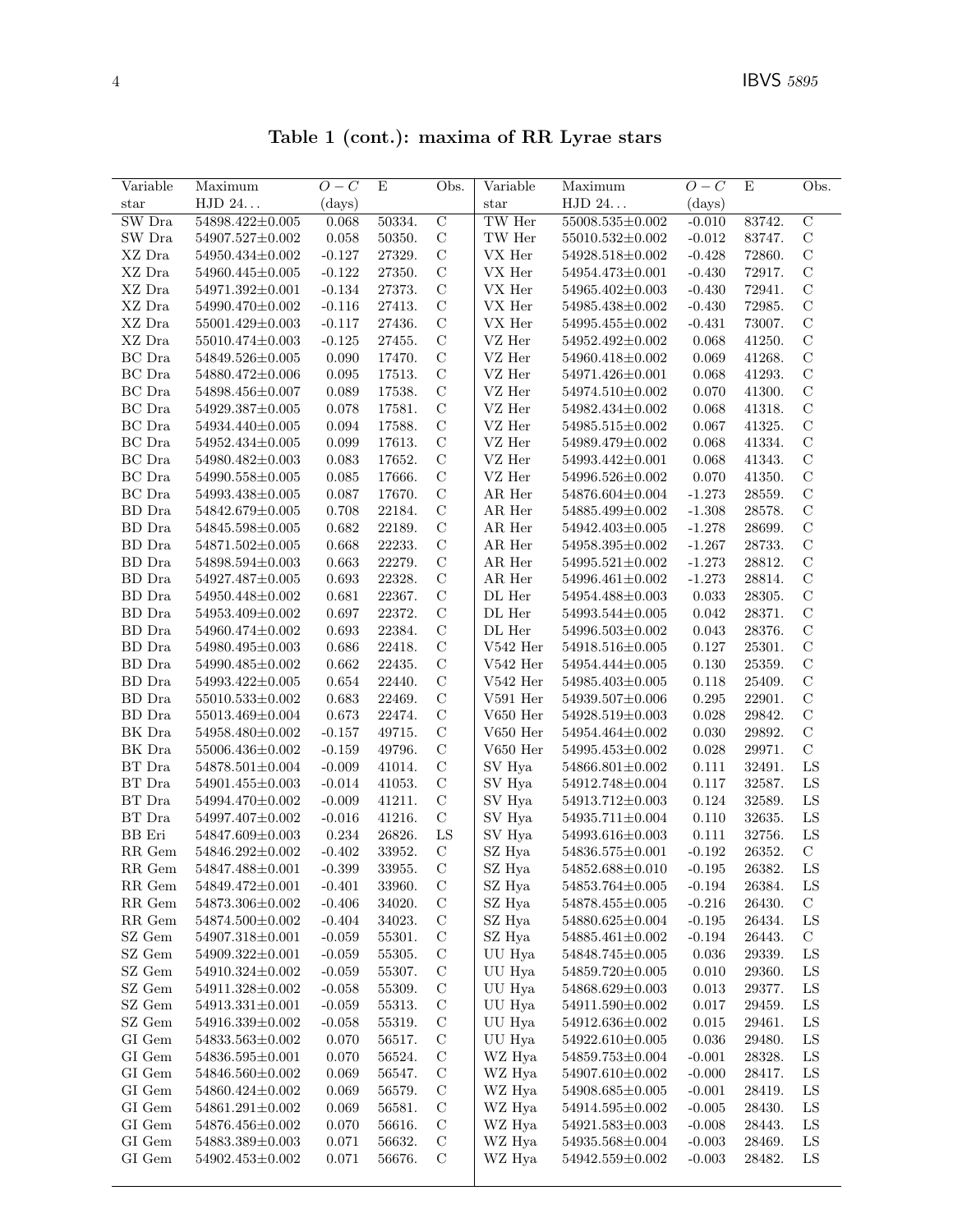| Variable       | Maximum               | $O-C$       | $\mathbf E$ | Obs.            | Variable                | Maximum               | $O-C$       | E       | Obs.           |
|----------------|-----------------------|-------------|-------------|-----------------|-------------------------|-----------------------|-------------|---------|----------------|
| star           | HJD 24                | (days)      |             |                 | $_{\rm star}$           | ${\rm HJD}$ $24.$     | (days)      |         |                |
| XX Hya         | $54841.674\pm0.003$   | 0.065       | 29560.      | $\overline{LS}$ | SS Leo                  | 54914.527±0.002       | $-0.065$    | 20968.  | $\overline{C}$ |
| XX Hya         | 54848.779±0.002       | 0.062       | 29574.      | LS              | SS Leo                  | $54934.571{\pm}0.005$ | $-0.064$    | 21000.  | LS             |
| XX Hya         | 54906.662±0.003       | 0.059       | 29688.      | ${\rm LS}$      | ST Leo                  | 54842.696±0.003       | $-0.020$    | 56319.  | $\mathbf C$    |
| XX Hya         | 54935.605±0.002       | 0.059       | 29745.      | ${\rm LS}$      | ST Leo                  | 54856.560±0.004       | $-0.017$    | 56348.  | $\mathbf C$    |
| BI Hya         | 54861.715±0.005       | 0.234       | 51210.      | ${\rm LS}$      | ST Leo                  | 54879.502±0.002       | $-0.019$    | 56396.  | $\mathbf C$    |
| $\rm BI$ Hya   | 54899.618±0.002       | 0.231       | 51282.      | ${\rm LS}$      | ST Leo                  | 54880.458±0.002       | $-0.019$    | 56398.  | $\mathbf C$    |
| BI Hya         | 54919.624±0.003       | 0.232       | 51320.      | ${\rm LS}$      | ${\rm ST}$ Leo          | 54889.542±0.003       | $-0.016$    | 56417.  | $\mathbf C$    |
| BI Hya         | 54938.578±0.002       | 0.232       | 51356.      | ${\rm LS}$      | ST Leo                  | 54911.527±0.002       | $-0.019$    | 56463.  | $\mathcal{C}$  |
| BI Hya         | 54939.631±0.003       | 0.233       | 51358.      | LS              | ${\rm ST}$ Leo          | $54934.469{\pm}0.002$ | $-0.020$    | 56511.  | $\mathbf C$    |
| DD Hya         | 54847.399±0.002       | $-0.156$    | 26211.      | $\mathbf C$     | ST Leo                  | 54935.425±0.002       | $-0.020$    | 56513.  | $\mathcal{C}$  |
| DD Hya         | 54848.402±0.002       | $-0.156$    | 26213.      | $\mathbf C$     | SZ Leo                  | 54905.614±0.007       | 0.393       | 17672.  | LS             |
| DD Hya         | 54874.507±0.002       | $-0.144$    | 26265.      | $\mathbf C$     | $\operatorname{SZ}$ Leo | 54906.682±0.007       | 0.392       | 17674.  | LS             |
| DD Hya         | 54875.504±0.002       | $-0.150$    | 26267.      | $\mathbf C$     | $\operatorname{SZ}$ Leo | 54913.641±0.010       | 0.409       | 17687.  | ${\rm LS}$     |
| DG Hya         | 54853.761±0.003       | 0.003       | 41485.      | ${\rm LS}$      | TV Leo                  | 54868.735±0.004       | 0.115       | 26495.  | ${\rm LS}$     |
| DG Hya         | 54859.796±0.005       | 0.018       | 41499.      | ${\rm LS}$      | $\operatorname{TV}$ Leo | 54905.741±0.005       | 0.114       | 26550.  | ${\rm LS}$     |
| DG Hya         | $54915.611\pm0.003$   | $-0.063$    | 41629.      | ${\rm LS}$      | TV Leo                  | 54924.581±0.002       | 0.115       | 26578.  | ${\rm LS}$     |
| DG Hya         | 54921.643±0.002       | $-0.051$    | 41643.      | ${\rm LS}$      | TV Leo                  | 54934.674±0.004       | 0.115       | 26593.  | ${\rm LS}$     |
| DH Hya         | 54917.666±0.004       | 0.070       | 48551.      | ${\rm LS}$      | WW Leo                  | 54854.694±0.004       | 0.036       | 33130.  | ${\rm LS}$     |
| DH Hya         | 54919.620±0.002       | 0.068       | 48555.      | ${\rm LS}$      | WW Leo                  | 54886.644±0.003       | 0.035       | 33183.  | LS             |
| ET Hya         | 54863.794±0.004       | 0.147       | 27632.      | ${\rm LS}$      | WW Leo                  | 54912.566±0.002       | 0.035       | 33226.  | LS             |
| ET Hya         | $54905.612 \pm 0.003$ | 0.148       | 27693.      | ${\rm LS}$      | WW Leo                  | 54918.597±0.003       | 0.038       | 33236.  | ${\rm LS}$     |
| FX Hya         | 54947.736±0.003       | $-0.005$    | 49611.      | ${\rm LS}$      | AX Leo                  | 54834.561±0.004       | $-0.037$    | 40711.  | $\mathbf C$    |
| FY Hya         | 54937.751 $\pm$ 0.003 | 0.007       | 21752.      | ${\rm LS}$      | ${\rm AX}$ Leo          | 54842.555±0.009       | $-0.038$    | 40722.  | $\mathbf C$    |
| FY Hya         | 54944.751±0.004       | 0.004       | 21763.      | ${\rm LS}$      | ${\rm AX}$ Leo          | 54906.519±0.005       | $-0.035$    | 40810.  | $\mathcal{C}$  |
| GO Hya         | 54848.521±0.005       | $-0.079$    | 45879.      | $\mathbf C$     | $AX$ Leo                | 54917.418±0.005       | $-0.038$    | 40825.  | $\mathcal{C}$  |
| GO Hya         | 54876.522±0.004       | $-0.081$    | 45923.      | $\mathbf C$     | V LMi                   | 54841.573±0.003       | 0.030       | 64920.  | $\mathbf C$    |
| GO Hya         | 54879.709±0.005       | $-0.077$    | 45928.      | ${\rm LS}$      | V LMi                   | 54876.385±0.002       | 0.031       | 64984.  | $\mathbf C$    |
| GO Hya         | 54886.713±0.005       | $-0.073$    | 45939.      | ${\rm LS}$      | V LMi                   | 54877.474±0.002       | 0.032       | 64986.  | $\mathcal{C}$  |
| GO Hya         | 54890.526±0.004       | $-0.079$    | 45945.      | $\mathbf C$     | V LMi                   | 54879.648±0.002       | 0.031       | 64990.  | $\mathcal{C}$  |
| GO Hya         | 54902.624±0.006       | $-0.073$    | 45964.      | ${\rm LS}$      | V LMi                   | 54914.460±0.002       | 0.031       | 65054.  | $\mathbf C$    |
| GO Hya         | 54906.436±0.005       | $-0.080$    | 45970.      | $\mathbf C$     | U Lep                   | 54842.641±0.004       | 0.047       | 23200.  | LS             |
| IK Hya         | $54908.631 \pm 0.005$ | 0.171       | 25303.      | ${\rm LS}$      | AO Lep                  | $54848.661 \pm 0.005$ |             |         | ${\rm LS}$     |
| IK Hya         | 54913.848±0.006       | 0.188       | 25311.      | ${\rm LS}$      | AO Lep                  | 54853.704±0.004       |             |         | ${\rm LS}$     |
| IK Hya         | 54973.658±0.006       | 0.198       | 25403.      | ${\rm LS}$      | $\operatorname{TV}$ Lib | 54921.745±0.002       | $-0.005$    | 129456. | LS             |
| IK Hya         | 54990.605±0.010       | 0.245       | 25429.      | ${\rm LS}$      | $\operatorname{TV}$ Lib | 54929.834±0.002       | $-0.005$    | 129486. | LS             |
| RR Leo         | 54860.479±0.001       | 0.094       | 25564.      | $\mathbf C$     | VY Lib                  | 54924.829±0.003       | $-0.029$    | 25809.  | LS             |
| RR Leo         | 54877.670±0.002       | 0.095       | 25602.      | $\mathbf C$     | ${\it XX}$ Lib          | 54900.839±0.005       | 0.056       | 38580.  | LS             |
| RR Leo         | 54878.575±0.002       | 0.095       | 25604.      | $\mathbf C$     | XX Lib                  | 54914.807±0.009       | 0.055       | 38600.  | LS             |
| RR Leo         | 54885.361±0.002       | 0.095       | 25619.      | $\mathcal{C}$   | XX Lib                  | 54937.853±0.004       | 0.053       | 38633.  | ${\rm LS}$     |
| $RR$ Leo       | 54903.457±0.002       | 0.095       | 25659.      | $\mathbf C$     | XX Lib                  | $55005.599{\pm}0.006$ | 0.051       | 38730.  | LS             |
| RR Leo         | 54913.410±0.001       | 0.096       | 25681.      | $\mathbf C$     | AZ Lib                  | 54913.744±0.004       | 0.185       | 41342.  | LS             |
| RR Leo         | 54917.481±0.002       | 0.096       | 25690.      | $\mathbf C$     | AZ Lib                  | 54924.817±0.003       | 0.185       | 41359.  | LS             |
| RX Leo         | 54834.638±0.004       | 0.099       | 28356.      | $\mathbf C$     | TT Lyn                  | 54859.328±0.004       | $-0.035$    | 30477.  | $\mathbf C$    |
| ${\rm RX}$ Leo | 54861.423±0.003       | 0.094       | 28397.      | $\mathbf C$     | TT Lyn                  | 54860.519±0.004       | $-0.039$    | 30479.  | $\mathcal{C}$  |
| ${\rm RX}$ Leo | 54878.416±0.006       | 0.098       | 28423.      | $\mathbf C$     | TT Lyn                  | 54876.653±0.004       | $-0.035$    | 30506.  | $\mathbf C$    |
| ${\rm RX}$ Leo | 54887.559±0.003       | 0.093       | 28437.      | $\mathbf C$     | TT Lyn                  | 54890.391±0.002       | $-0.038$    | 30529.  | $\mathbf C$    |
| RX Leo         | 54904.555±0.005       | 0.101       | 28463.      | $\mathbf C$     | TT Lyn                  | 54918.471±0.002       | $-0.038$    | 30576.  | $\mathcal{C}$  |
| RX Leo         | 54908.469±0.003       | 0.094       | 28469.      | $\mathbf C$     | TW Lyn                  | 54848.603±0.003       | 0.056       | 20392.  | $\mathbf C$    |
| RX Leo         | $54914.354\pm0.004$   | 0.098       | 28478.      | $\mathbf C$     | TW Lyn                  | 54880.405±0.002       | 0.055       | 20458.  | $\mathcal C$   |
| ${\rm RX}$ Leo | 54944.408±0.004       | $\,0.095\,$ | 28524.      | $\mathbf C$     | TW Lyn                  | 54904.499±0.004       | 0.056       | 20508.  | $\mathcal{C}$  |
| ${\rm SS}$ Leo | 54862.544±0.002       | $-0.062$    | 20885.      | $\mathbf C$     | RZ Lyr                  | 54986.451±0.002       | $-0.006$    | 26999.  | $\mathbf C$    |
| SS Leo         | 54868.804±0.004       | $-0.065$    | 20895.      | ${\rm LS}$      | RZ Lyr                  | 54988.497±0.003       | $-0.005$    | 27003.  | $\mathbf C$    |
| SS Leo         | 54879.456±0.004       | $-0.061$    | 20912.      | $\mathcal{C}$   | AW Lyr                  | 54979.461±0.004       | $-0.016$    | 59600.  | $\mathcal{C}$  |
| ${\rm SS}$ Leo | 54884.465±0.002       | $-0.063$    | 20920.      | $\mathbf C$     | AW Lyr                  | 54986.427±0.002       | $-0.014$    | 59614.  | $\mathbf C$    |
| ${\rm SS}$ Leo | 54905.757±0.005       | $-0.066$    | 20954.      | ${\rm LS}$      | CN Lyr                  | 54951.511±0.003       | 0.022       | 25439.  | $\mathcal{C}$  |
| SS Leo         | $54911.397{\pm}0.002$ | $-0.063$    | 20963.      | $\mathcal{C}$   | CN Lyr                  | $54986.478 \pm 0.002$ | $\,0.022\,$ | 25524.  | $\mathbf C$    |
|                |                       |             |             |                 |                         |                       |             |         |                |

Table 1 (cont.): maxima of RR Lyrae stars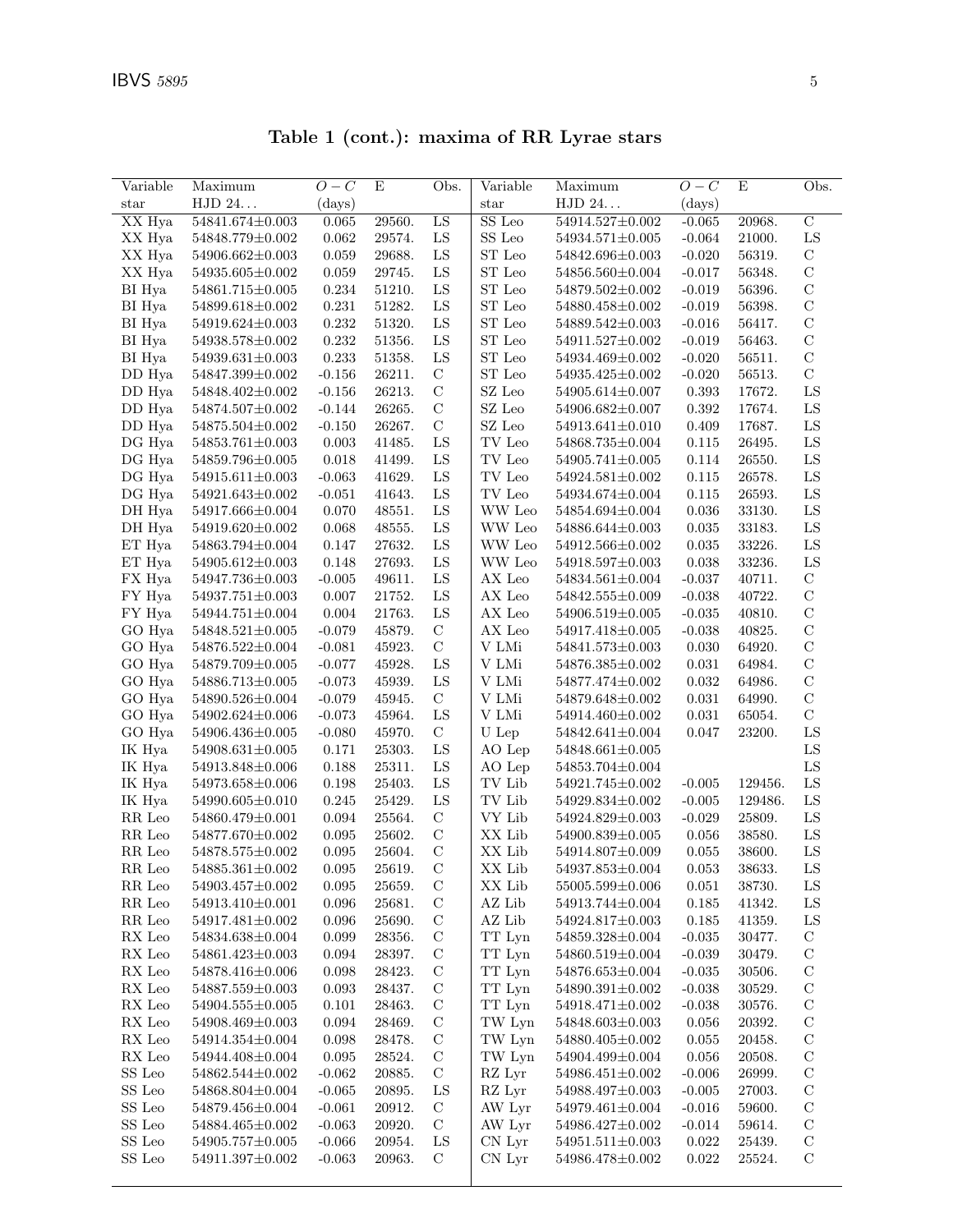Table 1 (cont.): maxima of RR Lyrae stars

| Variable                     | Maximum               | $O-C$     | Ε      | Obs.           | Variable                     | Maximum               | $O-C$        | E      | Obs.          |
|------------------------------|-----------------------|-----------|--------|----------------|------------------------------|-----------------------|--------------|--------|---------------|
| star                         | HJD 24                | (days)    |        |                | star                         | HJD 24                | $\rm (days)$ |        |               |
| $\overline{\text{CN Lyr}}$   | 54995.527±0.002       | 0.020     | 25546. | $\overline{C}$ | DY Oct                       | 54852.813±0.002       |              |        | LS            |
| CN Lyr                       | 55007.456±0.002       | 0.019     | 25575. | $\mathcal{C}$  | DY Oct                       | 54855.606±0.002       |              |        | ${\rm LS}$    |
| IO Lyr                       | 54952.473±0.002       | $-0.034$  | 26569. | $\mathcal C$   | DY Oct                       | 54860.627±0.003       |              |        | ${\rm LS}$    |
| IO Lyr                       | 54978.445±0.002       | $-0.032$  | 26614. | $\mathcal{C}$  | DY Oct                       | 54879.602±0.002       |              |        | ${\rm LS}$    |
| IO Lyr                       | 54986.524±0.002       | $-0.033$  | 26628. | $\mathcal{C}$  | DZ Oct                       | 54879.608±0.003       |              |        | LS            |
| IO Lyr                       | 55008.454±0.003       | $-0.034$  | 26666. | $\mathcal{C}$  | ST Oph                       | 54994.731±0.003       | $-0.022$     | 58994. | ${\rm LS}$    |
| IO Lyr                       | 55012.494±0.002       | $-0.033$  | 26673. | $\mathcal{C}$  | ST Oph                       | 55008.693±0.003       | $-0.022$     | 59025. | LS            |
| V340 Lyr                     | 54986.458±0.002       | $-0.043$  | 42912. | $\mathbf C$    | $V455$ Oph                   | 54977.463±0.005       | $-0.269$     | 28958. | $\mathbf C$   |
| AV Men                       | 54841.705±0.004       |           |        | ${\rm LS}$     | V455 Oph                     | 54997.432±0.003       | $-0.272$     | 29002. | $\mathbf C$   |
| DV Mon                       | 54852.608±0.002       | 0.070     | 71617. | ${\rm LS}$     | V455 Oph                     | 55002.429±0.004       | $-0.268$     | 29013. | $\mathcal{C}$ |
| ${\rm TX}$ Mus               | 54847.801±0.005       | 0.101     | 64636. | ${\rm LS}$     | TY Pav                       | 54920.785±0.004       | 0.244        | 18846. | LS            |
| ${\rm TX}$ Mus               | 54868.620±0.005       | 0.098     | 64680. | ${\rm LS}$     | TY Pav                       | 54972.638±0.004       | 0.238        | 18919. | ${\rm LS}$    |
| TX Mus                       | 54899.851±0.003       | 0.096     | 64746. | LS             | TY Pav                       | 54974.771±0.007       | 0.240        | 18922. | ${\rm LS}$    |
| TX Mus                       | 54900.797±0.003       | 0.096     | 64748. | ${\rm LS}$     | $\mathcal{T}\mathcal{Y}$ Pav | 54986.843±0.004       | 0.235        | 18939. | ${\rm LS}$    |
| TX Mus                       | 54902.689±0.003       | 0.095     | 64752. | LS             | WY Pav                       | 54973.675±0.003       | 0.071        | 47751. | ${\rm LS}$    |
| TX Mus                       | 54913.576±0.005       | 0.098     | 64775. | ${\rm LS}$     | BN Pav                       | 54995.820±0.004       | $-0.093$     | 47004. | ${\rm LS}$    |
| $\mathcal{T}\mathcal{X}$ Mus | 54917.830±0.002       | 0.093     | 64784. | LS             | BN Pav                       | 55004.889±0.003       | $-0.098$     | 47020. | ${\rm LS}$    |
| TX Mus                       | 54929.668±0.004       | 0.100     | 64809. | ${\rm LS}$     | $\rm BP~Pav$                 | 54971.877±0.004       | 0.091        | 49567. | ${\rm LS}$    |
| TX Mus                       | 54939.599±0.002       | 0.093     | 64830. | ${\rm LS}$     | BP Pav                       | 54989.805±0.005       | $-0.252$     | 49601. | ${\rm LS}$    |
| TX Mus                       | 54991.658±0.005       | 0.098     | 64940. | LS             | CG Peg                       | 55013.542±0.002       | $-0.048$     | 34061. | $\mathbf C$   |
| TX Mus                       | 54994.493±0.005       | 0.093     | 64946. | ${\rm LS}$     | AR Per                       | 54833.396±0.002       | 0.056        | 64849. | $\mathbf C$   |
| EM Mus                       | 54864.787±0.005       | $-0.160$  | 34943. | LS             | AR Per                       | 54836.375±0.002       | 0.056        | 64856. | $\mathbf C$   |
| EM Mus                       | 54885.809±0.003       | $-0.166$  | 34988. | LS             | AR Per                       | 54844.461±0.002       | 0.057        | 64875. | $\mathcal{C}$ |
| $\rm EM~Mus$                 | 54896.557±0.002       | $-0.166$  | 35011. | ${\rm LS}$     | AR Per                       | 54858.509±0.004       | 0.062        | 64908. | $\mathbf C$   |
| EM Mus                       | 54901.699±0.005       | $-0.165$  | 35022. | ${\rm LS}$     | ${\rm AR\,~Per}$             | 54859.355±0.002       | 0.056        | 64910. | $\mathbf C$   |
| EM Mus                       | 54910.576±0.003       | $-0.166$  | 35041. | ${\rm LS}$     | AR Per                       | 54870.419±0.002       | 0.056        | 64936. | $\mathbf C$   |
| EM Mus                       | 54924.595±0.002       | $-0.166$  | 35071. | LS             | XX Pup                       | 54864.624±0.004       | 0.484        | 25312. | LS            |
| EM Mus                       | 54925.528±0.002       | $-0.168$  | 35073. | LS             | XX Pup                       | $54910.651 \pm 0.002$ | 0.481        | 25401. | LS            |
| $\rm EM~Mus$                 | 54934.874±0.003       | $-0.168$  | 35093. | ${\rm LS}$     | <b>BB</b> Pup                | 54855.776±0.002       | 0.116        | 33389. | ${\rm LS}$    |
| $\rm EM~Mus$                 | 54994.690±0.005       | $-0.166$  | 35221. | ${\rm LS}$     | <b>BB</b> Pup                | 54859.624±0.004       | 0.120        | 33397. | ${\rm LS}$    |
| VY Nor                       | 54915.837±0.005       | $-0.164$  | 78285. | ${\rm LS}$     | <b>BB</b> Pup                | 54921.612±0.002       | 0.118        | 33526. | ${\rm LS}$    |
| Y Oct                        | 54989.646±0.005       | $-0.250$  | 41154. | LS             | BB Pup                       | 54922.573±0.004       | 0.118        | 33528. | ${\rm LS}$    |
| Y Oct                        | 54991.588±0.005       | $-0.248$  | 41157. | ${\rm LS}$     | CR Pup                       | 54847.575±0.010       | $-0.306$     | 38279. | ${\rm LS}$    |
| Y Oct                        | 54993.517±0.003       | $-0.259$  | 41160. | LS             | CR Pup                       | 54861.583±0.006       | $-0.292$     | 38299. | LS            |
| RV Oct                       | 54901.692±0.003       | 0.132     | 69656. | ${\rm LS}$     | HH Pup                       | 54853.775±0.004       | 0.013        | 41852. | ${\rm LS}$    |
| ${\rm RV}$ Oct               | 54920.544±0.005       | 0.136     | 69689. | LS             | HH Pup                       | 54900.663±0.002       | 0.012        | 41972. | ${\rm LS}$    |
| RV Oct                       | 54924.538±0.002       | 0.131     | 69696. | LS             | HH Pup                       | 54904.573±0.002       | 0.014        | 41982. | ${\rm LS}$    |
| RV Oct                       | 54934.822±0.004       | 0.134     | 69714. | ${\rm LS}$     | HK Pup                       | 54879.639±0.005       | $-0.262$     | 24885. | LS            |
| RV Oct                       | 54936.528±0.004       | $0.127\,$ | 69717. | LS             | V675 $\mathrm{Sgr}$          | $55009.571 \pm 0.006$ | $0.078\,$    | 41449. | LS            |
| RV Oct                       | 54938.818±0.005       | 0.132     | 69721. | LS             | $V756$ Sgr                   | 54971.840±0.005       | 0.103        | 48738. | LS            |
| RV Oct                       | 54948.526±0.002       | 0.131     | 69738. | LS             | V1176 Sgr                    | 54942.817±0.005       | $-0.075$     | 94445. | LS            |
| ${\rm RV}$ Oct               | 54988.507±0.005       | 0.130     | 69808. | LS             | V1646 Sgr                    | 55012.854±0.005       | 0.173        | 37999. | LS            |
| RV Oct                       | $54993.651 \pm 0.004$ | 0.134     | 69817. | LS             | V494 Sco                     | 54941.842±0.005       | $-0.209$     | 32330. | ${\rm LS}$    |
| RV Oct                       | 55012.499±0.002       | 0.133     | 69850. | LS             | $V494$ Sco                   | 54950.799±0.004       | $-0.226$     | 32351. | LS            |
| RY Oct                       | 54991.791±0.002       | 0.086     | 47925. | LS             | $V494$ Sco                   | 55013.615±0.005       | $-0.228$     | 32498. | LS            |
| RY Oct                       | $54992.916{\pm}0.002$ | 0.085     | 47927. | LS             | $V690$ Sco                   | 54940.790±0.005       | $-0.013$     | 26700. | LS            |
| RY Oct                       | 55012.619±0.002       | 0.066     | 47962. | LS             | $V765$ Sco                   | 54950.637±0.004       | 0.146        | 54230. | LS            |
| ${\rm SS}$ Oct               | 54987.879±0.002       | $-0.035$  | 43368. | LS             | $\rm V765$ Sco               | 54993.756±0.004       | 0.145        | 54323. | LS            |
| UV Oct                       | 54901.858±0.005       | $-0.165$  | 37915. | LS             | $V765$ Sco                   | 54995.609±0.004       | 0.143        | 54327. | LS            |
| UV Oct                       | 54906.749±0.005       | $-0.157$  | 37924. | LS             | UZ Scl                       | 55009.839±0.005       | 0.039        | 35397. | LS            |
| UV Oct                       | 54907.829±0.003       | $-0.163$  | 37926. | LS             | VY Ser                       | 54919.719±0.010       | 0.030        | 33181. | LS            |
| UV Oct                       | 54918.682±0.005       | $-0.162$  | 37946. | LS             | VY Ser                       | 54970.432±0.004       | 0.043        | 33252. | C             |
| UV Oct                       | 54988.675±0.003       | $-0.168$  | 38075. | LS             | VY Ser                       | 54975.433±0.006       | 0.045        | 33259. | $\mathbf C$   |
| UW Oct                       | 54989.738±0.002       | $-0.010$  | 46463. | LS             | VY Ser                       | 54980.429±0.005       | 0.042        | 33266. | $\mathbf C$   |
| UW Oct                       | 54992.845±0.003       | $-0.014$  | 46470. | LS             | AN Ser                       | 54944.493±0.002       | 0.005        | 77069. | C             |
| DY Oct                       |                       |           |        | ${\rm LS}$     | AN Ser                       |                       | 0.004        |        | C             |
|                              | 54847.792±0.002       |           |        |                |                              | 54954.411±0.002       |              | 77088. |               |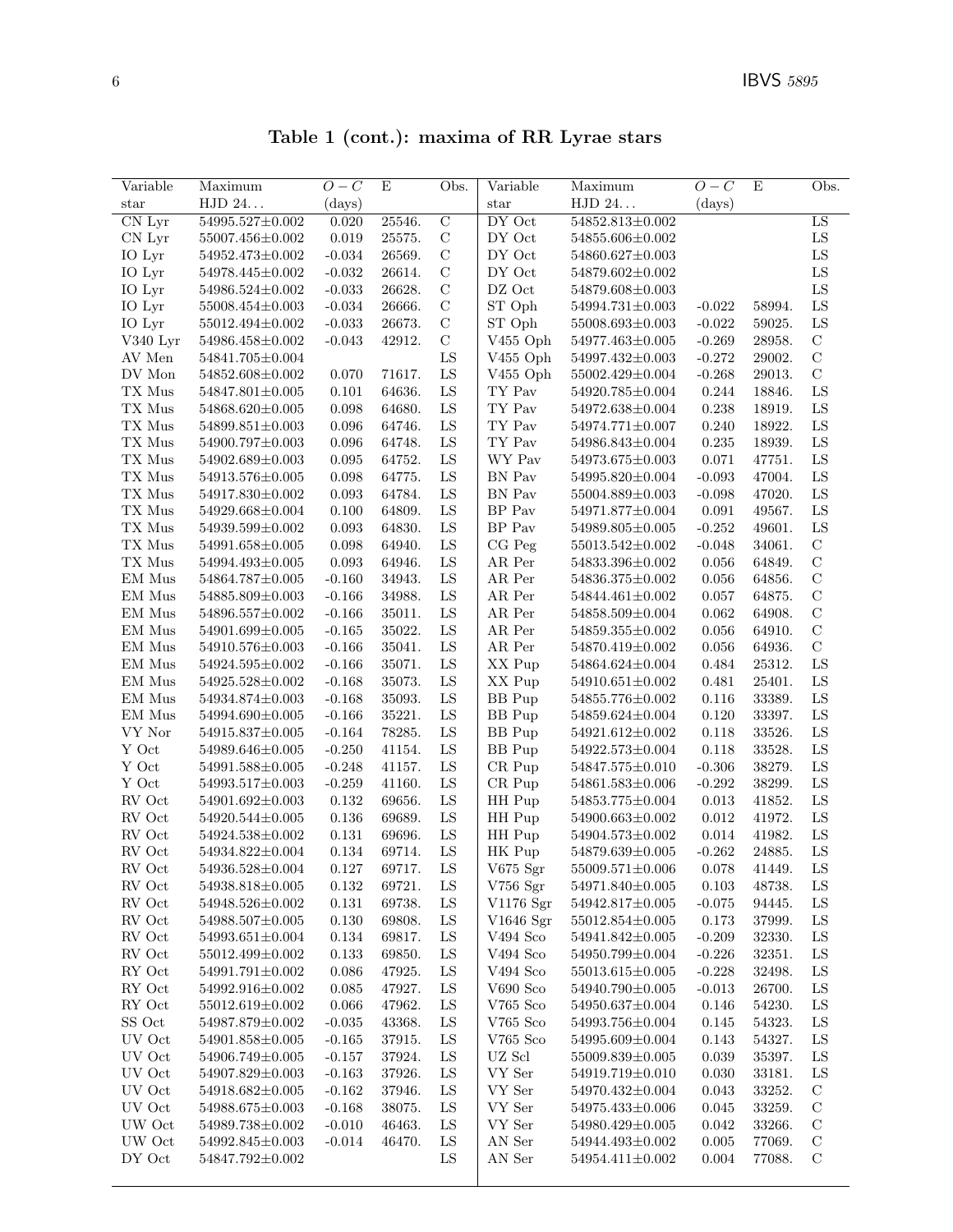Table 1 (cont.): maxima of RR Lyrae stars

| Variable                       | Maximum               | $O-C$     | E      | Obs.           | Variable                | Maximum         | $O-C$    | E      | Obs.          |
|--------------------------------|-----------------------|-----------|--------|----------------|-------------------------|-----------------|----------|--------|---------------|
| star                           | HJD 24                | (days)    |        |                | $_{\rm star}$           | HJD 24          | (days)   |        |               |
| AN Ser                         | 54978.426±0.002       | 0.004     | 77134. | $\overline{C}$ | AF Vel                  | 54861.710±0.005 | $-0.230$ | 25464. | LS            |
| AN Ser                         | $54992.522 \pm 0.002$ | 0.004     | 77161. | $\mathbf C$    | AF Vel                  | 54900.744±0.004 | $-0.223$ | 25538. | ${\rm LS}$    |
| AN Ser                         | $55002.443 \pm 0.004$ | 0.005     | 77180. | $\mathbf C$    | AF Vel                  | 54901.800±0.005 | $-0.222$ | 25540. | LS            |
| $\operatorname{AT}$ Ser        | 54937.849±0.005       | 0.052     | 17600. | LS             | AF Vel                  | 54907.593±0.003 | $-0.231$ | 25551. | ${\rm LS}$    |
| AT Ser                         | 54994.592±0.006       | 0.057     | 17676. | LS             | $\rm AF$ Vel            | 54937.674±0.004 | $-0.211$ | 25608. | LS            |
| AV Ser                         | 54938.763±0.003       | 0.147     | 54548. | LS             | AF Vel                  | 54974.569±0.002 | $-0.234$ | 25678. | LS            |
| $\mathop{\rm CS}$ Ser          | 54940.739±0.004       | 0.019     | 45111. | LS             | FS Vel                  | 54858.804±0.002 | $-0.123$ | 32158. | LS            |
| $\mathop{\rm CS}$ Ser          | 54950.748±0.002       | 0.019     | 45130. | LS             | FS Vel                  | 54860.706±0.002 | $-0.123$ | 32162. | ${\rm LS}$    |
| RV Sex                         | 54880.797±0.003       | 0.056     | 50138. | LS             | FS Vel                  | 54941.584±0.002 | $-0.120$ | 32332. | LS            |
| RV Sex                         | 54919.558±0.003       | 0.054     | 50215. | LS             | ST Vir                  | 54888.582±0.004 | 0.005    | 34448. | $\mathcal{C}$ |
| RV Sex                         | 54920.564±0.003       | 0.053     | 50217. | LS             | ST Vir                  | 54910.759±0.004 | $-0.003$ | 34502. | LS            |
| RV Sex                         | $54921.567 \pm 0.002$ | 0.050     | 50219. | LS             | ST Vir                  | 54913.638±0.002 | 0.001    | 34509. | $\mathcal{C}$ |
| RW TrA                         | $54903.820 \pm 0.002$ | $-0.179$  | 35864. | LS             | ${\rm ST}$ Vir          | 54917.748±0.003 | 0.002    | 34519. | LS            |
| ${\rm RW}\ {\rm Tr}{\rm A}$    | $54912.805 \pm 0.004$ | $-0.171$  | 35888. | LS             | ST Vir                  | 54950.609±0.003 | $-0.003$ | 34599. | LS            |
| RW TrA                         | 54974.894±0.003       | $-0.173$  | 36054. | LS             | ST Vir                  | 54965.403±0.002 | 0.001    | 34635. | $\mathcal{C}$ |
| RW TrA                         | 54987.614±0.003       | $-0.171$  | 36088. | LS             | UU Vir                  | 54889.476±0.003 | $-0.006$ | 27527. | $\mathbf C$   |
| YY Tuc                         | 54993.839±0.003       | 0.129     | 20628. | LS             | UU Vir                  | 54909.452±0.002 | $-0.005$ | 27569. | $\mathbf C$   |
| ${\rm RV}$ UMa                 | 54849.657±0.002       | 0.117     | 20882. | $\mathcal{C}$  | UU Vir                  | 54914.686±0.004 | $-0.003$ | 27580. | LS            |
| RV UMa                         | 54858.552±0.003       | 0.119     | 20901. | $\mathbf C$    | UU Vir                  | 54935.611±0.005 | $-0.005$ | 27624. | LS            |
| RV UMa                         | 54859.485±0.003       | 0.116     | 20903. | $\mathbf C$    | UU Vir                  | 54939.417±0.003 | $-0.003$ | 27632. | $\mathbf C$   |
| RV UMa                         | 54871.655±0.003       | 0.116     | 20929. | $\mathcal{C}$  | UU Vir                  | 54946.546±0.002 | $-0.008$ | 27647. | LS            |
| RV UMa                         | $54908.631 \pm 0.003$ | 0.116     | 21008. | $\mathbf C$    | UV Vir                  | 54853.558±0.005 | 0.021    | 25313. | $\mathcal{C}$ |
| ${\rm RV}$ UMa                 | 54927.359±0.003       | 0.121     | 21048. | $\mathcal{C}$  | UV Vir                  | 54870.569±0.005 | 0.007    | 25342. | $\mathbf C$   |
| RV UMa                         | 54934.376±0.002       | 0.117     | 21063. | $\mathcal{C}$  | UV Vir                  | 54880.560±0.003 | 0.017    | 25359. | $\mathcal{C}$ |
| ${\rm RV}$ UMa                 | $54976.501 \pm 0.002$ | 0.117     | 21153. | $\mathcal{C}$  | UV Vir                  | 54908.742±0.005 | 0.019    | 25407. | LS            |
| RV UMa                         | 54977.436±0.003       | 0.116     | 21155. | $\mathbf C$    | UV Vir                  | 54913.434±0.002 | 0.015    | 25415. | $\mathbf C$   |
| TU UMa                         | 54853.474±0.002       | $-0.027$  | 21558. | $\mathbf C$    | $\rm UV$ $\rm Vir$      | 54938.678±0.005 | 0.014    | 25458. | ${\rm LS}$    |
| TU UMa                         | 54887.488±0.002       | $-0.030$  | 21619. | $\mathbf C$    | UV Vir                  | 54944.551±0.002 | 0.016    | 25468. | LS            |
| TU UMa                         | $54897.525 \pm 0.002$ | $-0.031$  | 21637. | $\mathbf C$    | UV Vir                  | 54948.660±0.002 | 0.016    | 25475. | LS            |
| TU UMa                         | 54935.448±0.002       | $-0.029$  | 21705. | $\mathbf C$    | UV Vir                  | 54950.418±0.002 | 0.013    | 25478. | $\mathbf C$   |
| AB UMa                         | 54841.643±0.010       | 0.135     | 31045. | $\mathbf C$    | AF Vir                  | 54870.621±0.005 | $-0.138$ | 30050. | $\mathbf C$   |
| AB UMa                         | 54870.409±0.009       | 0.121     | 31093. | $\mathcal{C}$  | AF Vir                  | 54871.587±0.005 | $-0.140$ | 30052. | $\mathbf C$   |
| AB UMa                         | 54871.595±0.005       | 0.108     | 31095. | $\mathcal{C}$  | AF Vir                  | 54911.739±0.005 | $-0.140$ | 30135. | LS            |
| AB UMa                         | 54880.593±0.006       | 0.113     | 31110. | $\mathcal{C}$  | AF Vir                  | 54915.608±0.005 | $-0.141$ | 30143. | $\mathcal{C}$ |
| AB UMa                         | 54889.586±0.010       | 0.112     | 31125. | $\mathcal{C}$  | AF Vir                  | 54916.582±0.003 | $-0.134$ | 30145. | $\mathbf C$   |
| AB UMa                         | 54909.379±0.006       | 0.119     | 31158. | $\mathbf C$    | $\rm AF~Vir$            | 54951.401±0.003 | $-0.146$ | 30217. | $\mathbf C$   |
| AB UMa                         | 54918.376±0.007       | 0.122     | 31173. | $\mathbf C$    | AF Vir                  | 54965.434±0.004 | $-0.142$ | 30246. | $\mathcal{C}$ |
| AB UMa                         | 54952.546±0.009       | 0.116     | 31230. | $\mathbf C$    | AF Vir                  | 54972.687±0.002 | $-0.145$ | 30261. | LS            |
| EX UMa                         | 54834.344±0.004       | 0.028     | 10724. | C              | AF Vir                  | 54974.620±0.002 | $-0.147$ | 30265. | LS            |
| EX UMa                         | 54847.374±0.005       | 0.030     | 10748. | $\mathcal{C}$  | AF Vir                  | 54980.419±0.002 | $-0.154$ | 30277. | $\mathcal{C}$ |
| $\mathop{\rm EX}\nolimits$ UMa | 54853.345±0.003       | $0.030\,$ | 10759. | $\mathcal{C}$  | AF Vir                  | 54990.587±0.005 | $-0.144$ | 30298. | LS            |
| $\mathop{\rm EX}\nolimits$ UMa | 54860.400±0.002       | 0.028     | 10772. | $\mathbf C$    | $\operatorname{AS}$ Vir | 54937.571±0.004 | 0.112    | 28518. | LS            |
| EX UMa                         | 54873.434±0.005       | 0.034     | 10796. | $\mathcal{C}$  | AT Vir                  | 54886.543±0.002 | $-0.284$ | 28925. | $\mathbf C$   |
| EX UMa                         | $54885.375 \pm 0.005$ | 0.033     | 10818. | $\mathbf C$    | ${\rm AT}$ Vir          | 54915.459±0.003 | $-0.287$ | 28980. | $\mathcal{C}$ |
| EX UMa                         | 54886.455±0.003       | 0.027     | 10820. | $\mathbf C$    | AT Vir                  | 54916.511±0.002 | $-0.287$ | 28982. | $\mathcal{C}$ |
| EX UMa                         | 54893.516±0.005       | 0.032     | 10833. | $\mathcal{C}$  | AT Vir                  | 54925.450±0.002 | $-0.286$ | 28999. | $\mathbf C$   |
| $\mathop{\rm KT}$ UMa          | 54841.504±0.006       | 0.043     | 9207.  | $\mathbf C$    | AT Vir                  | 54941.749±0.004 | $-0.287$ | 29030. | LS            |
| KT UMa                         | 54846.522±0.006       | 0.042     | 9215.  | $\mathcal{C}$  | AT Vir                  | 54944.378±0.002 | $-0.287$ | 29035. | $\mathcal{C}$ |
| KT UMa                         | 54848.399±0.007       | 0.038     | 9218.  | $\mathcal{C}$  | AT Vir                  | 54989.591±0.002 | $-0.292$ | 29121. | LS            |
| KT UMa                         | 54875.380±0.005       | 0.045     | 9261.  | $\mathbf C$    | AV Vir                  | 54862.699±0.006 | 0.012    | 20387. | C             |
| KT UMa                         | $54876.634 \pm 0.007$ | 0.044     | 9263.  | $\mathcal{C}$  | AV Vir                  | 54910.660±0.004 | 0.019    | 20460. | $\mathbf C$   |
| KT UMa                         | 54910.518±0.007       | 0.054     | 9317.  | $\mathcal{C}$  | AV Vir                  | 54939.564±0.004 | 0.019    | 20504. | $\mathcal{C}$ |
| KT UMa                         | $54912.391 \pm 0.004$ | 0.045     | 9320.  | $\mathcal{C}$  | BB Vir                  | 54910.548±0.002 | 0.269    | 32470. | $\mathbf C$   |
| AF Vel                         | 54843.784±0.002       | $-0.224$  | 25430. | LS             | BB Vir                  | 54911.489±0.002 | 0.267    | 32472. | $\mathbf C$   |
| AF Vel                         | 54852.741±0.002       | $-0.233$  | 25447. | LS             | BB Vir                  | 54944.466±0.002 | 0.268    | 32542. | $\mathcal{C}$ |
| AF Vel                         | 54860.654±0.003       | $-0.231$  | 25462. | LS             | BB Vir                  | 54951.533±0.002 | 0.268    | 32557. | $\mathcal{C}$ |
|                                |                       |           |        |                |                         |                 |          |        |               |